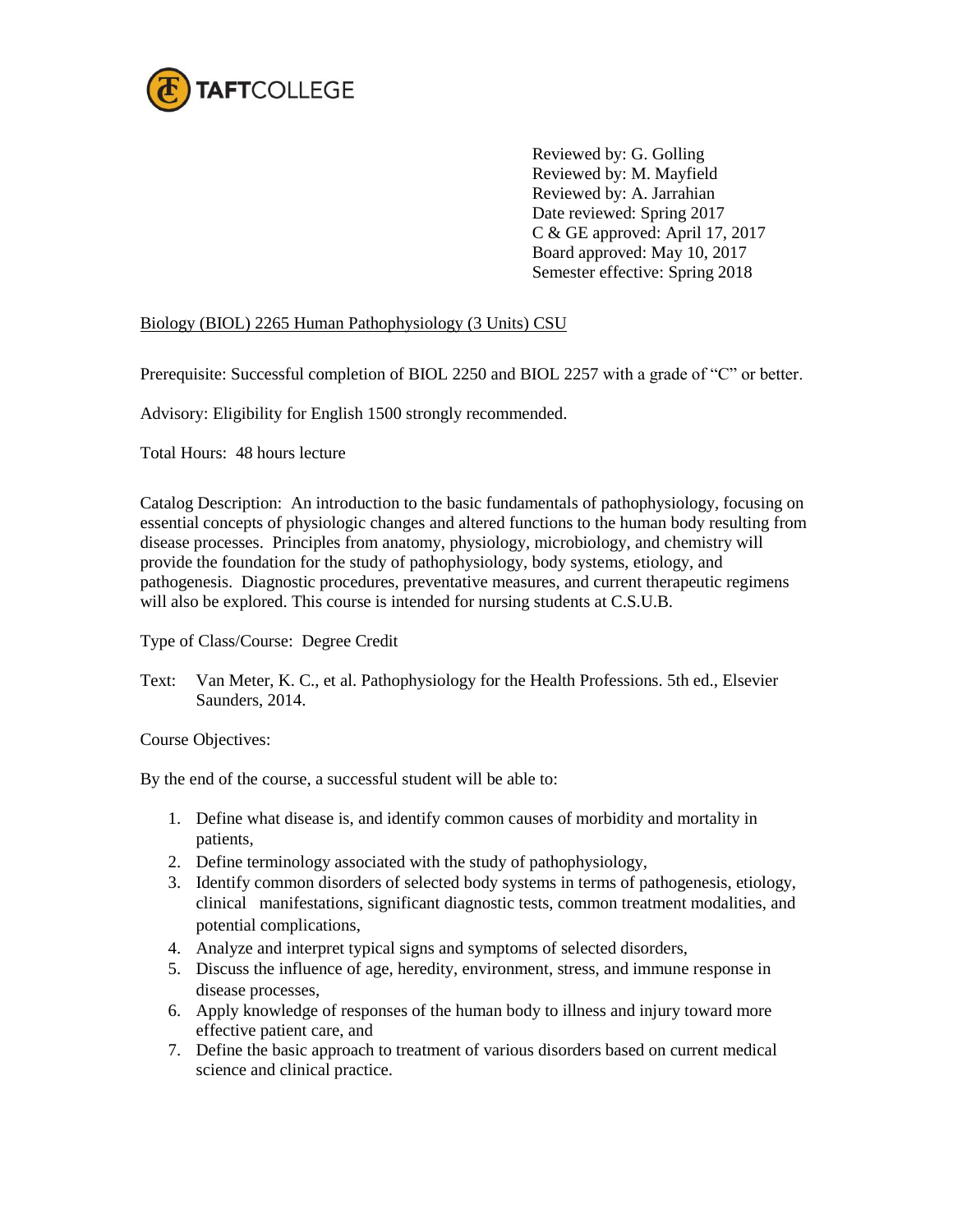

Course Scope and Content:

| Unit I    | Introduction to Pathophysiology  |                                                    |  |  |
|-----------|----------------------------------|----------------------------------------------------|--|--|
|           | А.                               | Understanding health and disease                   |  |  |
|           | B.                               | Cellular changes                                   |  |  |
| Unit II   |                                  | Fluid, Electrolyte, and Acid-Base Imbalances       |  |  |
|           | А.                               | Types of imbalances                                |  |  |
|           | <b>B.</b>                        | <b>Treatment of Imbalances</b>                     |  |  |
| Unit III  | Pain                             |                                                    |  |  |
|           | A.                               | Characteristics of pain                            |  |  |
|           | <b>B.</b>                        | Classification of pain                             |  |  |
|           | $C_{\cdot}$                      | Pain control                                       |  |  |
| Unit IV   | Inflammation and Healing         |                                                    |  |  |
|           | А.                               | Body defenses                                      |  |  |
|           | <b>B.</b>                        | Inflammation                                       |  |  |
|           | C.                               | Healing                                            |  |  |
| Unit V    | Infection                        |                                                    |  |  |
|           | А.                               | Principles of infection                            |  |  |
|           | В.                               | Physiology of infection                            |  |  |
| Unit VI   | Immunity                         |                                                    |  |  |
|           | A.                               | Immune system function                             |  |  |
|           | В.                               | Transplant rejection                               |  |  |
|           | C.                               | Hypersensitivity reactions                         |  |  |
|           | D.                               | Autoimmune disorders                               |  |  |
|           | Ε.                               | Immunodeficiency                                   |  |  |
| Unit VII  | <b>Skin Disorders</b>            |                                                    |  |  |
|           | A.                               | Inflammatory disorders                             |  |  |
|           | $\mathbf{B}$ .                   | Skin infections                                    |  |  |
|           | C.                               | Skin tumors                                        |  |  |
| Unit VIII | Musculoskeletal System Disorders |                                                    |  |  |
|           | A.                               | Trauma                                             |  |  |
|           | B.                               | Bone disorders                                     |  |  |
|           | C.                               | Disorders of muscle, tendons, and ligaments        |  |  |
|           | D.                               | Joint disorders                                    |  |  |
| Unit IX   |                                  | Blood, Circulatory, and Lymphatic System Disorders |  |  |
|           | A.                               | <b>Blood</b> dyscrasias                            |  |  |
|           | Β.                               | Neoplastic blood disorders                         |  |  |
|           | C.                               | Lymphatic disorders                                |  |  |
| Unit X    |                                  | Cardiovascular System Disorders                    |  |  |
|           |                                  |                                                    |  |  |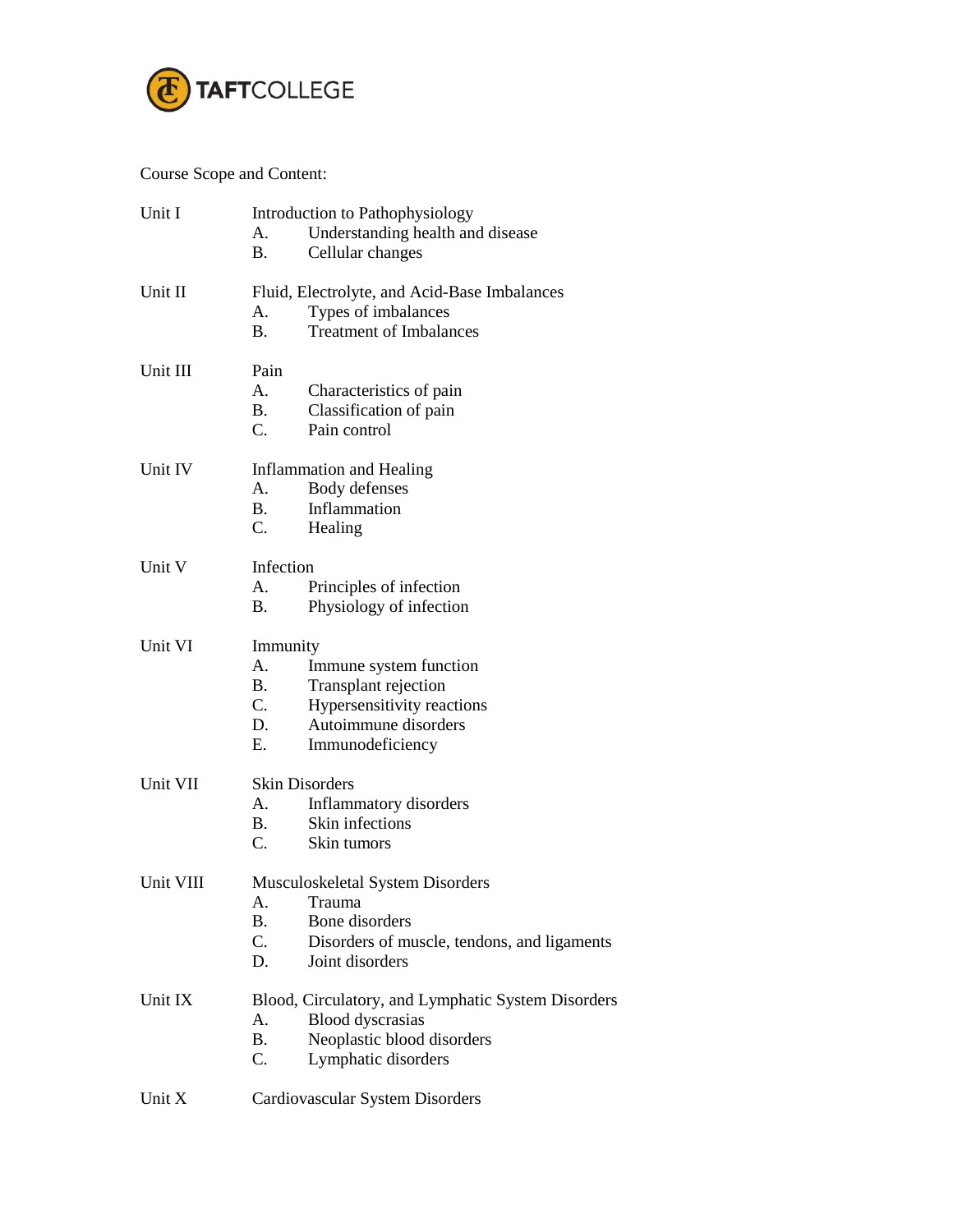

|            | А.<br><b>B.</b>                         | Heart disorders<br>Vascular disorders       |  |  |
|------------|-----------------------------------------|---------------------------------------------|--|--|
|            |                                         |                                             |  |  |
| Unit XI    | А.                                      | <b>Respiratory System Disorders</b>         |  |  |
|            | <b>B.</b>                               | Respiratory disease                         |  |  |
|            | $C_{\cdot}$                             | Lung diseases<br><b>Expansion</b> disorders |  |  |
|            |                                         |                                             |  |  |
| Unit XII   | Nervous System Disorders                |                                             |  |  |
|            | A.                                      | Neurologic dysfunction                      |  |  |
|            | <b>B.</b>                               | Congenital neurologic disorders             |  |  |
|            | C.                                      | Degenerative disorders                      |  |  |
|            | D.                                      | Mental disorders                            |  |  |
|            | E.                                      | Spinal cord disorder                        |  |  |
| Unit XIII  |                                         | <b>Endocrine System Disorders</b>           |  |  |
|            | А.                                      | Diabetes                                    |  |  |
|            | <b>B.</b>                               | Thyroid disorders                           |  |  |
|            | $C_{\cdot}$                             | Pituitary hormone                           |  |  |
|            | D.                                      | Adrenal glands                              |  |  |
| Unit XIV   | Digestive System Disorders              |                                             |  |  |
|            | А.                                      | Common digestive system disorders           |  |  |
|            | <b>B.</b>                               | Diagnostic tests                            |  |  |
|            | C.                                      | Upper GI tract disorders                    |  |  |
|            | D.                                      | Disorders of liver and pancreas             |  |  |
|            | Е.                                      | Lower GI tract disorders                    |  |  |
| Unit XV    | <b>Urinary System Disorders</b>         |                                             |  |  |
|            | A.                                      | Incontinence and retention                  |  |  |
|            | <b>B.</b>                               | Urinary tract infections                    |  |  |
|            | C.                                      | Renal failure                               |  |  |
| Unit XVI   | Reproductive System Disorders           |                                             |  |  |
|            | А.                                      | Disorders of the male reproductive system   |  |  |
|            | B.                                      | Disorders of the female reproductive system |  |  |
|            | C.                                      | Infertility                                 |  |  |
|            | D.                                      | Sexually transmitted diseases               |  |  |
| Unit XVII  | Neoplasms and Cancer                    |                                             |  |  |
|            | A.                                      |                                             |  |  |
|            | В.                                      | Benign tumors<br>Malignant tumors           |  |  |
|            |                                         |                                             |  |  |
| Unit XVIII |                                         | <b>Stress and Associated Problems</b>       |  |  |
|            | А.                                      | Stress response                             |  |  |
|            | B.                                      | Coping with stress                          |  |  |
| Unit XIX   | <b>Congenital and Genetic Disorders</b> |                                             |  |  |
|            | А.                                      | <b>Congenital Anomalies</b>                 |  |  |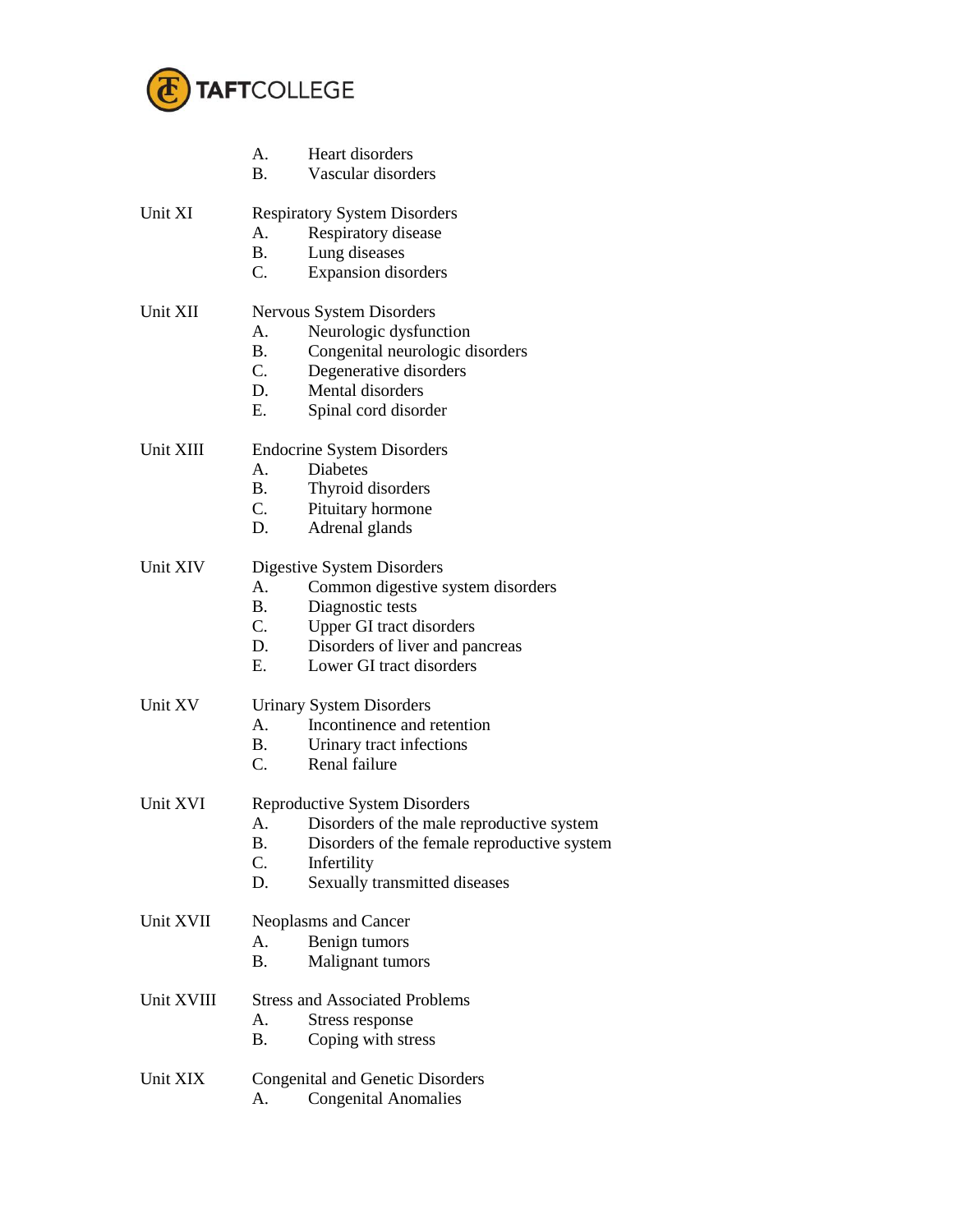

|            | <b>B.</b><br>C.                                | <b>Genetic Disorders</b><br><b>Developmental Disorders</b> |  |
|------------|------------------------------------------------|------------------------------------------------------------|--|
| Unit XX    |                                                | <b>Complications Due to Pregnancy</b>                      |  |
|            | $\mathsf{A}$ .                                 | Physiological changes during pregnancy                     |  |
|            | B.                                             | Potential complications of pregnancy                       |  |
| Unit XXI   | Complications Due to Adolescence               |                                                            |  |
|            | A.                                             | Obesity and metabolic syndrome                             |  |
|            | $\mathbf{B}$ .                                 | Musculoskeletal abnormalities                              |  |
|            | C.                                             | Eating disorders                                           |  |
|            | D.                                             | Skin disorders                                             |  |
|            | Е.                                             | Disorders affecting sexual development                     |  |
| Unit XXII  | Complications Due to Aging                     |                                                            |  |
|            | $A_{-}$                                        | The aging process                                          |  |
|            | B.                                             | Physiological changes with aging                           |  |
| Unit XXIII | <b>Immobility and Associated Problems</b>      |                                                            |  |
|            | $A_{-}$                                        | Factors involving immobility                               |  |
|            | B.                                             | Systemic effects of immobility                             |  |
|            | C.                                             | Effects of immobility on children                          |  |
| Unit XXIV  | <b>Substance Abuse and Associated Problems</b> |                                                            |  |
|            | A.                                             | Predisposing factors                                       |  |
|            | B.                                             | Potential complications of substance abuse                 |  |
|            | C.                                             | Treatment for substance abuse                              |  |
|            |                                                |                                                            |  |

Learning Activities Required Outside of Class:

The students in this class will spend a minimum of 6 hours per week outside of the regular class time doing the following:

- 1. Studying course lectures notes, handouts, and textbook reading,
- 2. Answering questions on study assignments,
- 3. Completing required reading as assigned, and
- 4. Completing written work as assigned.

Methods of Instruction:

- 1. Lectures,
- 2. Student presentations,
- 3. Pre and Post Class discussions, and
- 4. Multimedia presentations.

Methods of Evaluation:

- 1. Proctored, closed book/closed note examinations,
- 2. Study assignments,